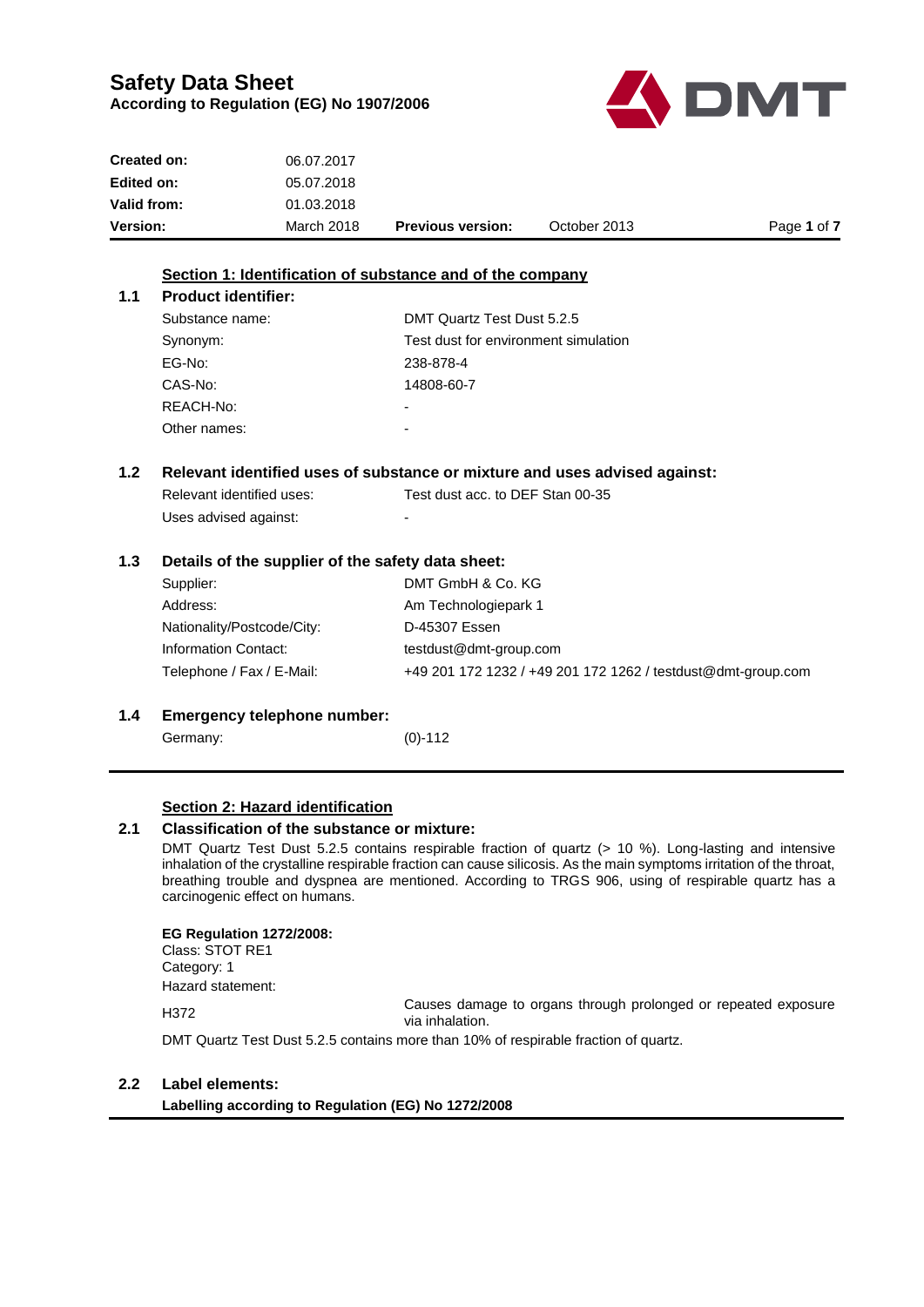

| 06.07.2017                |                                               |              |                                                                                                                                                                                                                                    |
|---------------------------|-----------------------------------------------|--------------|------------------------------------------------------------------------------------------------------------------------------------------------------------------------------------------------------------------------------------|
| 05.07.2018                |                                               |              |                                                                                                                                                                                                                                    |
| 01.03.2018                |                                               |              |                                                                                                                                                                                                                                    |
| <b>March 2018</b>         | <b>Previous version:</b>                      | October 2013 | Page 2 of 7                                                                                                                                                                                                                        |
|                           |                                               |              |                                                                                                                                                                                                                                    |
|                           |                                               |              |                                                                                                                                                                                                                                    |
|                           |                                               |              |                                                                                                                                                                                                                                    |
|                           |                                               |              |                                                                                                                                                                                                                                    |
|                           |                                               |              |                                                                                                                                                                                                                                    |
| Signal word: DANGER!      |                                               |              |                                                                                                                                                                                                                                    |
|                           |                                               |              |                                                                                                                                                                                                                                    |
|                           | via inhalation.                               |              |                                                                                                                                                                                                                                    |
| Precautionary statements: |                                               |              |                                                                                                                                                                                                                                    |
|                           | Do not breathe dust.                          |              |                                                                                                                                                                                                                                    |
|                           | Wash hand and face thoroughly after handling. |              |                                                                                                                                                                                                                                    |
|                           |                                               |              |                                                                                                                                                                                                                                    |
|                           |                                               |              |                                                                                                                                                                                                                                    |
|                           |                                               |              |                                                                                                                                                                                                                                    |
|                           | <b>GHS 08</b><br>Hazard statements:           |              | Causes damage to organs through prolonged or repeated exposure<br>Do not eat, drink or smoke when using this product.<br>In case of inadequate ventilation, wear respiratory protection.<br>Get medical advice if you feel unwell. |

#### **2.3 Supplemental hazard information:**

#### **Section 3: Composition / Information of ingredients**

P402 Store in a dry place.

#### **3.1 Substance:**

-

| Substance name: | Quartz $(SiO2)$ |
|-----------------|-----------------|
| EG-No:          | 238-878-4       |
| CAS-No:         | 14808-60-7      |
| Content:        | >98%            |

#### **Section 4: First aid measures**

#### **4.1 Description of first aid measures:** General information: In persistent symptoms, contact the doctor. Following inhalation:<br>
Remove dust source and provide fresh air. In all cases of doubt, or<br>
when symptoms persist assault medial education when symptoms persist, seek medical advice. Following skin contact: Wash with soap and water. Following ingestion:<br>
Rinse cautiously with water for several minutes. In all cases of doubt,<br>
crushes aumeters aggregate and reduced advised or when symptoms persist, seek medical advice. Self-protection of the fist aider: Avoid dust whirling.

#### **4.2 Most important symptoms and effects, both acute and delayed:**

Symptoms:<br>
Symptoms:<br>
Symptoms:<br>
Symptoms: prolonged or repeated exposure.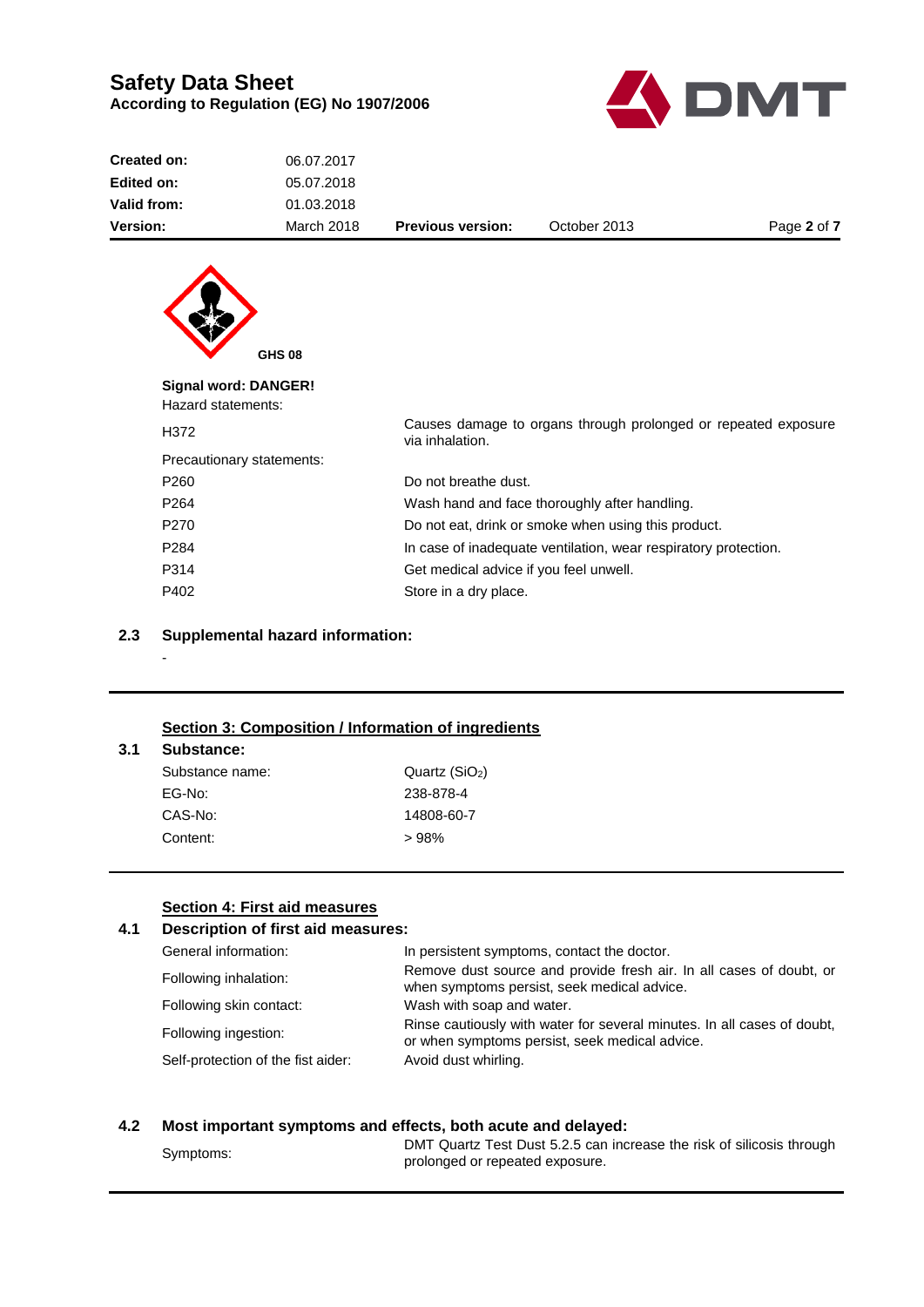

| <b>Created on:</b> | 06.07.2017 |                          |              |             |
|--------------------|------------|--------------------------|--------------|-------------|
| Edited on:         | 05.07.2018 |                          |              |             |
| <b>Valid from:</b> | 01.03.2018 |                          |              |             |
| <b>Version:</b>    | March 2018 | <b>Previous version:</b> | October 2013 | Page 3 of 7 |

# **4.3 Indication of any immediate medical attention and special treatment needed:**

Notes for doctor: Please consider section 4.1

| 5.1<br>5.2 | <b>Section 5: firefighting measures</b><br><b>Extinguishing media:</b><br>Suitable extinguishing media:<br>Unsuitable extinguishing media:<br>Special hazards arising from the substance or mixture: | Adapt measures to surroundings.                                      |  |
|------------|------------------------------------------------------------------------------------------------------------------------------------------------------------------------------------------------------|----------------------------------------------------------------------|--|
|            | Hazard combusting products:                                                                                                                                                                          | No, DMT Quartz Test Dust 5.2.5 is not combustible.                   |  |
| 5.3        | <b>Advice for fire-fighters:</b><br>Avoid further dust whirling.                                                                                                                                     |                                                                      |  |
|            | Section 6: Accidental release measures                                                                                                                                                               |                                                                      |  |
| 6.1        |                                                                                                                                                                                                      | Personal precautions, protective equipment and emergency procedures: |  |
|            | For non-emergency personnel:                                                                                                                                                                         |                                                                      |  |
|            | Protective equipment:                                                                                                                                                                                | Please consider section 8.                                           |  |
|            | Emergency procedures:                                                                                                                                                                                | Please consider section 8.                                           |  |
|            | For emergency personnel:                                                                                                                                                                             |                                                                      |  |
|            | Personal protective responders:                                                                                                                                                                      | Please consider section 8.                                           |  |
| 6.2        | <b>Environment precautions:</b>                                                                                                                                                                      |                                                                      |  |
|            | Avoid dust generation; do not remove the dust in canalization, surface or groundwater.                                                                                                               |                                                                      |  |
| 6.3        | Methods and material for containment and cleaning up:                                                                                                                                                |                                                                      |  |
|            | For containment:                                                                                                                                                                                     | Avoid dust whirling.                                                 |  |
|            | For cleaning up:                                                                                                                                                                                     | Use wet-cleaning methods.                                            |  |
|            | Other information:                                                                                                                                                                                   |                                                                      |  |
| 6.4        | <b>Reference to other sections:</b>                                                                                                                                                                  |                                                                      |  |
|            | Please consider section 8.                                                                                                                                                                           |                                                                      |  |
|            |                                                                                                                                                                                                      |                                                                      |  |
|            |                                                                                                                                                                                                      |                                                                      |  |
|            | <b>Section 7: Handling and Storage</b>                                                                                                                                                               |                                                                      |  |
| 7.1        | Precautions for safe handling:                                                                                                                                                                       |                                                                      |  |
|            | <b>Protective measures:</b>                                                                                                                                                                          |                                                                      |  |
|            | Advice on safe handling:                                                                                                                                                                             | Avoid dust generation and -deposit; provide artificial ventilation.  |  |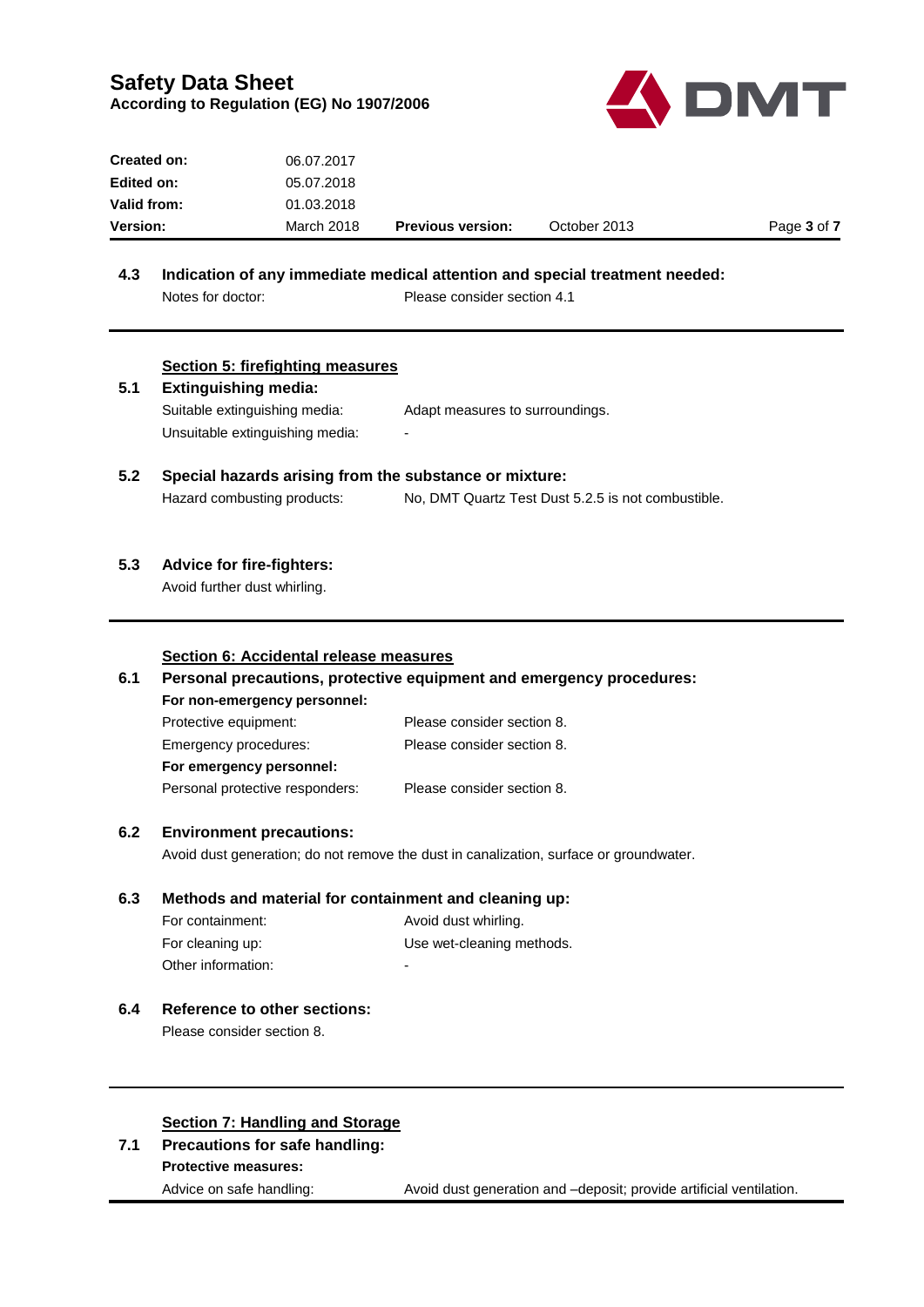

| Created on:                                                                         |                               | 06.07.2017                                     |                          |                                                                     |             |
|-------------------------------------------------------------------------------------|-------------------------------|------------------------------------------------|--------------------------|---------------------------------------------------------------------|-------------|
| Edited on:<br>Valid from:                                                           |                               | 05.07.2018                                     |                          |                                                                     |             |
|                                                                                     |                               | 01.03.2018                                     |                          |                                                                     |             |
| Version:                                                                            |                               | <b>March 2018</b>                              | <b>Previous version:</b> | October 2013                                                        | Page 4 of 7 |
|                                                                                     |                               |                                                |                          |                                                                     |             |
|                                                                                     | Fire preventions:             |                                                |                          |                                                                     |             |
|                                                                                     | Aerosol<br>and<br>prevention: | generation<br>dust                             |                          | Avoid dust generation and -deposit; provide artificial ventilation. |             |
|                                                                                     | Environment precautions:      |                                                |                          |                                                                     |             |
| Advice on general occupational hygiene:                                             |                               |                                                |                          |                                                                     |             |
|                                                                                     |                               |                                                |                          |                                                                     |             |
|                                                                                     |                               |                                                |                          |                                                                     |             |
| 7.2                                                                                 |                               | <b>Conditions for safe storage conditions:</b> |                          |                                                                     |             |
|                                                                                     |                               | Technical measures and storage conditions:     |                          |                                                                     |             |
|                                                                                     | Packaging materials:          |                                                | Store in a dry place.    |                                                                     |             |
|                                                                                     |                               | Requirements for storage rooms and vessels:    |                          |                                                                     |             |
| Store dry and impermeable. Use original container. Keep away from foods and drinks. |                               |                                                |                          |                                                                     |             |
|                                                                                     | Hints on storage assembly:    |                                                |                          |                                                                     |             |
|                                                                                     | Storage class:                |                                                |                          |                                                                     |             |
|                                                                                     | Material to avoid:            |                                                |                          |                                                                     |             |
|                                                                                     |                               | Further information on storage conditions:     |                          |                                                                     |             |
|                                                                                     |                               |                                                |                          |                                                                     |             |
|                                                                                     |                               |                                                |                          |                                                                     |             |

## **7.3 Specific end uses:**

| Recommendations:   |  |
|--------------------|--|
| Specific end uses: |  |

#### **Section 8: Exposure controls / personal protection**

## **8.1 Control parameters:**

Occupational exposure limits: 1,25 mg/m<sup>3</sup> (A; respirable), 10 mg/m<sup>3</sup> (E; inhalable) (Germany) Biological limit values: Fig. 2014

## **8.2 Exposure controls:**

| Eye / Face protection:         | Wear safety goggles with side protection.                                                                |
|--------------------------------|----------------------------------------------------------------------------------------------------------|
| Skin protection:               | Safety gloves are recommended. Wash hands with soap before and<br>after work, use skin protection cream. |
| Respirable protection:         | Wear filtering face piece (FFP2 - FFP3).                                                                 |
| Body protection:               | Not recommended                                                                                          |
| Environment exposure controls: | Filtering of exhaust air from artificial ventilation is recommended.                                     |

### **Section 9: Physical and chemical properties**

## **9.1 Information on basic physical and chemical properties:**

| Appearance:     | Powder           |  |
|-----------------|------------------|--|
| Physical state: | Solid            |  |
| Color:          | Grevish / white  |  |
| Odour :         | <b>Odourless</b> |  |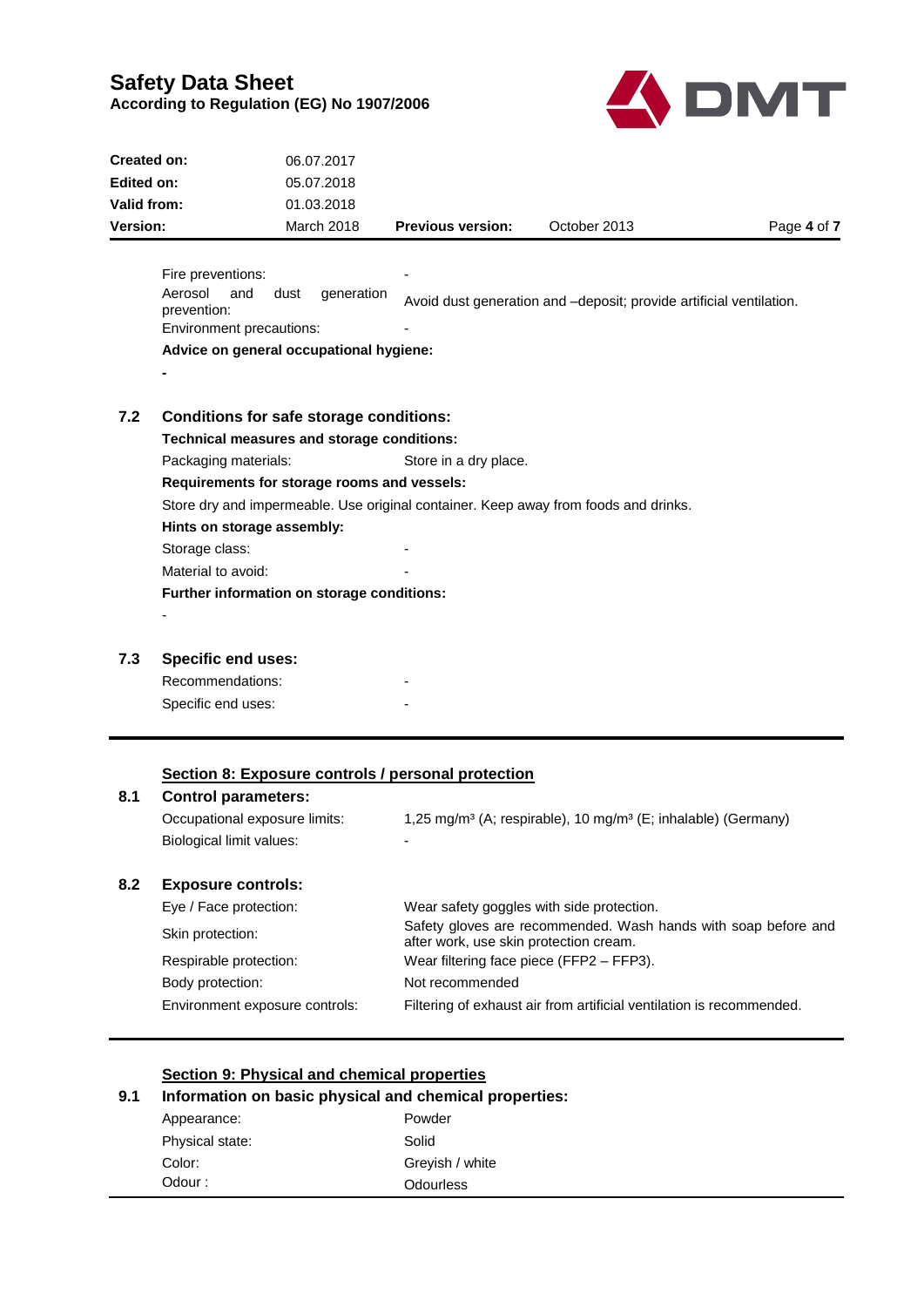

| <b>Created on:</b>                      | 06.07.2017                       |                                                 |              |             |  |
|-----------------------------------------|----------------------------------|-------------------------------------------------|--------------|-------------|--|
| <b>Edited on:</b>                       | 05.07.2018                       |                                                 |              |             |  |
| Valid from:                             | 01.03.2018                       |                                                 |              |             |  |
| Version:                                | <b>March 2018</b>                | <b>Previous version:</b>                        | October 2013 | Page 5 of 7 |  |
|                                         |                                  |                                                 |              |             |  |
| Odour threshold:                        |                                  |                                                 |              |             |  |
| $pH$ :                                  |                                  | $5 - 8$<br>(DIN ISO 787, Section 9)             |              |             |  |
| Melting point / freezing point :        |                                  | >1700 °C                                        |              |             |  |
| Initial boiling point / boiling range : |                                  |                                                 |              |             |  |
| Flash point:                            |                                  | ۰                                               |              |             |  |
| Evaporation rate :                      |                                  |                                                 |              |             |  |
| Flammability (solid, gas)               |                                  |                                                 |              |             |  |
|                                         | Upper / lower explosive limits : |                                                 |              |             |  |
| Vapour pressure :                       |                                  |                                                 |              |             |  |
| Vapour density:                         |                                  |                                                 |              |             |  |
| Relative density:                       |                                  | $2.65$ g/cm <sup>3</sup>                        |              |             |  |
| Solubility:                             |                                  | In Water: negligible; in hydrofluoric acid: yes |              |             |  |
| Partition coefficient:                  |                                  |                                                 |              |             |  |
| n-octanol / water                       |                                  |                                                 |              |             |  |
| Auto-ignition-temperature :             |                                  |                                                 |              |             |  |
| Decomposing temperature :               |                                  |                                                 |              |             |  |
| Viscosity:                              |                                  |                                                 |              |             |  |
| Explosive properties :                  |                                  |                                                 |              |             |  |
| Oxidizing properties :                  |                                  |                                                 |              |             |  |
|                                         |                                  |                                                 |              |             |  |

#### **9.2 Other information:**

-

### **Section 10: Stability and reactivity**

**10.1 Reactivity:**

No dangerous reactions or dangerous products of decomposing known.

#### **10.2 Chemical stability:**

Under regular use and storage is DMT Quartz Test Dust 5.2.5 stable.

- **10.3 Possibility of hazardous reactions:** No hazardous reactions.
- **10.4 Conditions to avoid:**

-

-

#### **10.5 Incompatible materials:**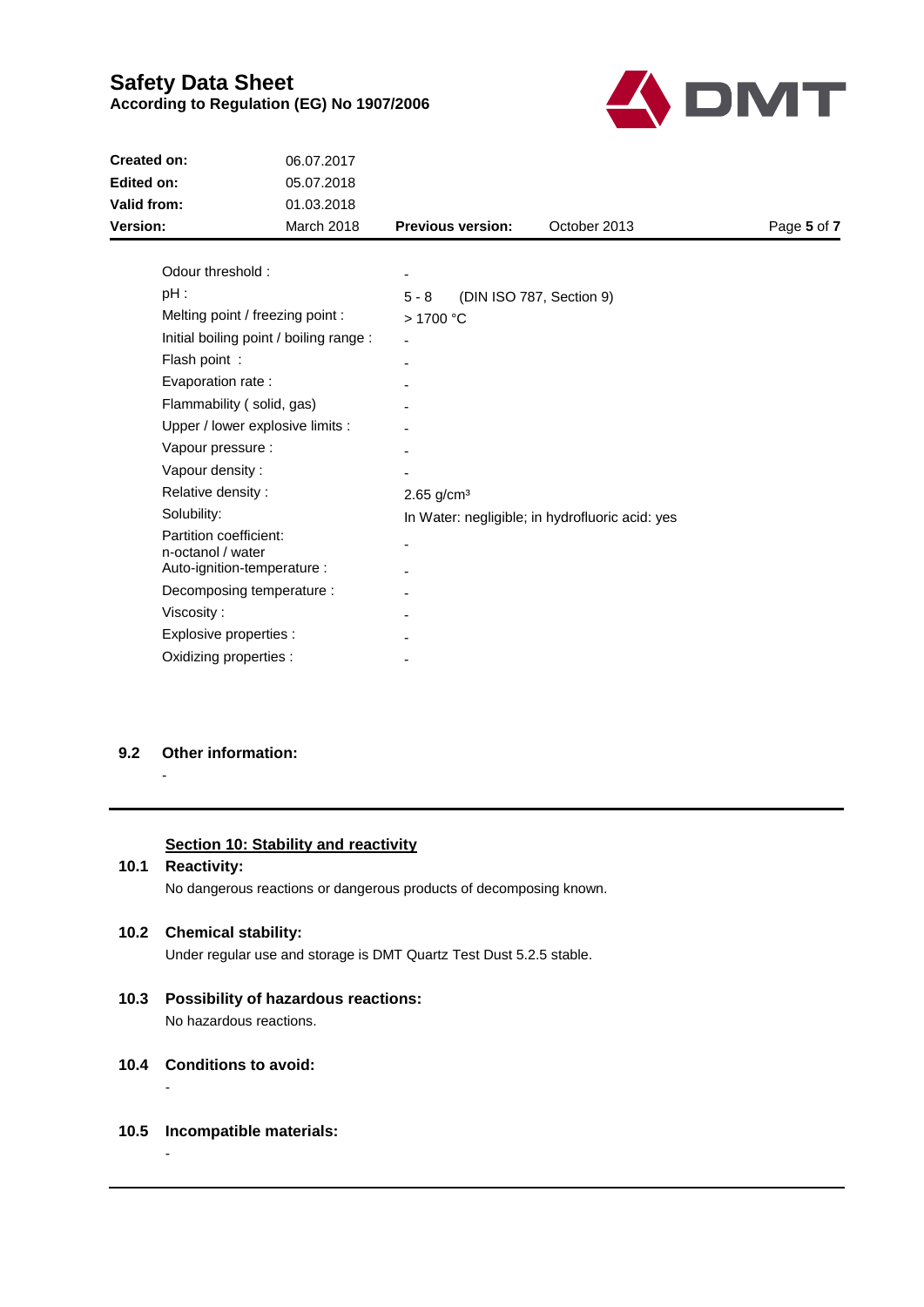![](_page_5_Picture_1.jpeg)

| <b>Version:</b>    | March 2018 | <b>Previous version:</b> | October 2013 | Page 6 of 7 |
|--------------------|------------|--------------------------|--------------|-------------|
| <b>Valid from:</b> | 01.03.2018 |                          |              |             |
| Edited on:         | 05.07.2018 |                          |              |             |
| Created on:        | 06.07.2017 |                          |              |             |

#### **10.6 Hazard decomposition products:**

None

#### **Section 11: Toxicological information**

#### **11.1 Information of toxicological information:**

During longer exposition with high dust loads symptoms of a chronical respiratory inflammation can be observed. Dust may harm eyes mechanically.

#### **Section 12: Ecological information**

#### **12.1 Toxicity:**

No toxic impact known.

- **12.2 Persistence and degradability:** Not applicable for inorganic substances.
	-

### **12.3 Bio accumulative potential:**

Not applicable for inorganic substances.

#### **12.4 Mobility on soil:**

Due to low water solubility substance shows minor mobility in common soils.

## **12.5 Results of PBT and vPVB assessment:** Not applicable for inorganic substances.

#### **12.6 Other adverse effects:**

#### **Section 13: Disposal considerations**

#### **13.1 Waste treatment methods:** The disposal of DMT Quartz Test Dust 5.2.5 has to be proceeded according to local disposal directives. **Directive 2008/98/EC (Waste Framework directive):** Consult local disposal provider for exact directives.

#### **Section 14: Transport information**

**14.1 UN. No:** -

-

-

**14.2 UN proper shipping name:**